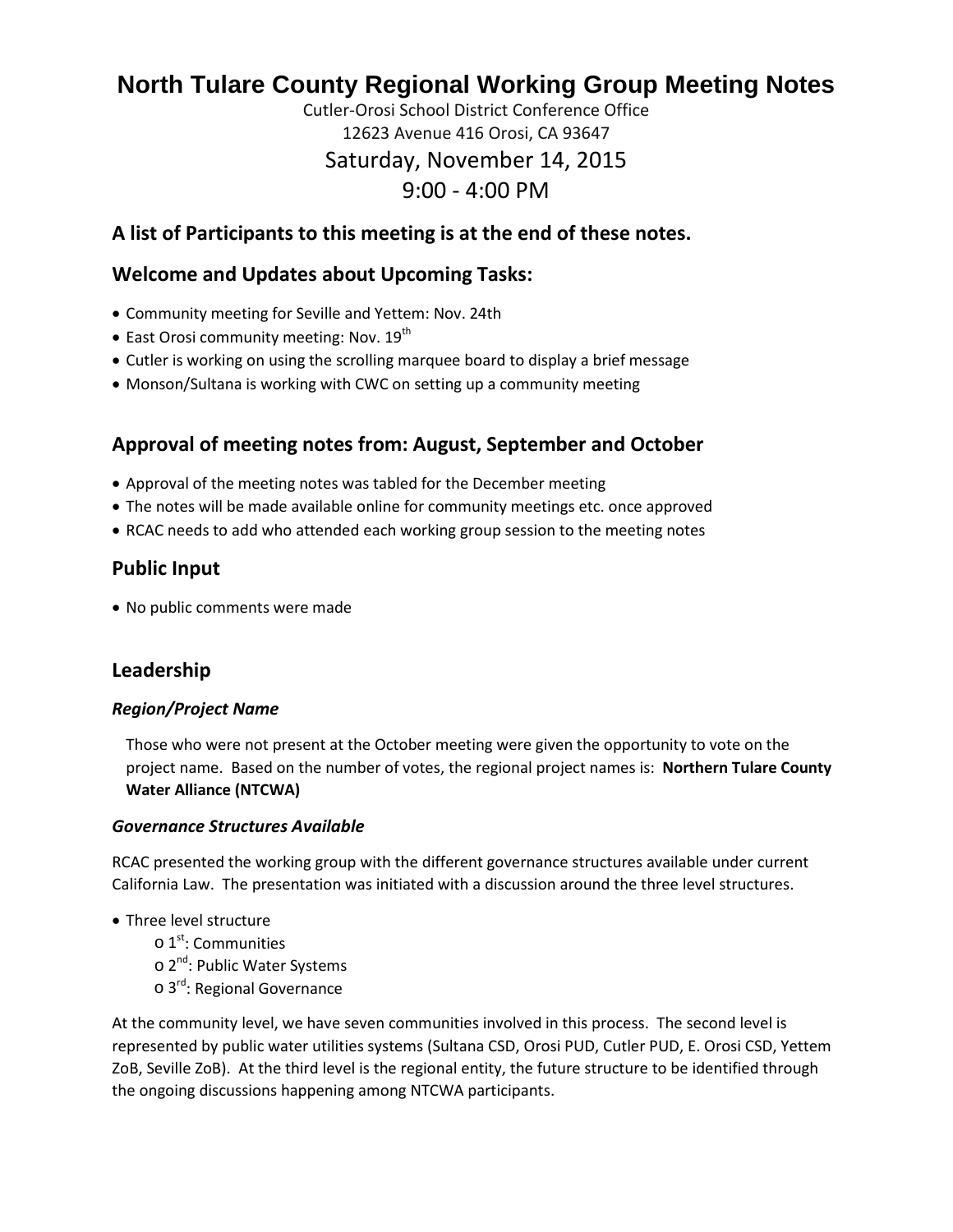RCAC presented in detail the different governance structures available to the NTC Water Alliance, including full consolidation, partial consolidation, JPA, a new type of entity specific to the project which may require passage of legislation, or a combination of all the structures.

What structure might work best will be based on the type of services to be provided to the region and the level of collaboration as established by the founding entities. Part of the conversation was to have Alta be involved in the development of the governance structure and the Group was advised to ask Alta Irrigation District about their willingness to participate and their desired level of involvement.

After the presentation was made, the different entity representatives were asked to provide their reaction to the presentation. Some of the entities are ready to vote on a governance structure while others are asking for more information to better inform their community representatives on what is the best governance structure moving forward.

A presentation on an example of a special district created through legislation was made by David Okita from the Community Water Center. The Working Group heard about the *Solano County Water Agency. (Presentation attached). The Solano County Water Agency is a third level organization created to own operate and maintain infrastructure that the region benefits from.*

#### *Highlights of the presentation included:*

- How some of the political aspects were resolved in Solano, for example: the rates,
	- o No matter where you live in Solano County, the cost is the same. This made the smaller communities more comfortable, and the bigger cities were not afraid of their votes.
	- o However, each community still pays for their operations and maintenance expenses. The only thing the Solano County Water Agency is paying for is operation and maintenance of the infrastructure they own in common.

### **Drinking Water and Infrastructure**

A presentation on the technical study was made by Mr. Jim Wegley. The presentation was formulated to address the Working Group's questions (presentation and questions/answers attached).

A presentation on the proposed surface treatment plant and Alta Irrigation District's role was made by Mr. Chris Kapheim to address the Working Group's questions (presentation and question/answers attached).

### **Assignment & Working Groups**

- Take the time to look over the project fact sheet and make sure it is accurate and complete. That way these materials can be used to educate the public. What comes out of this group, the group should agree upon so that different communities aren't receiving different messages.
- Evaluate the pros and cons of the different governance structures presented.
- Cutler and Orosi to present a case study on the wastewater JPA at the January meeting. It will be added to the agenda.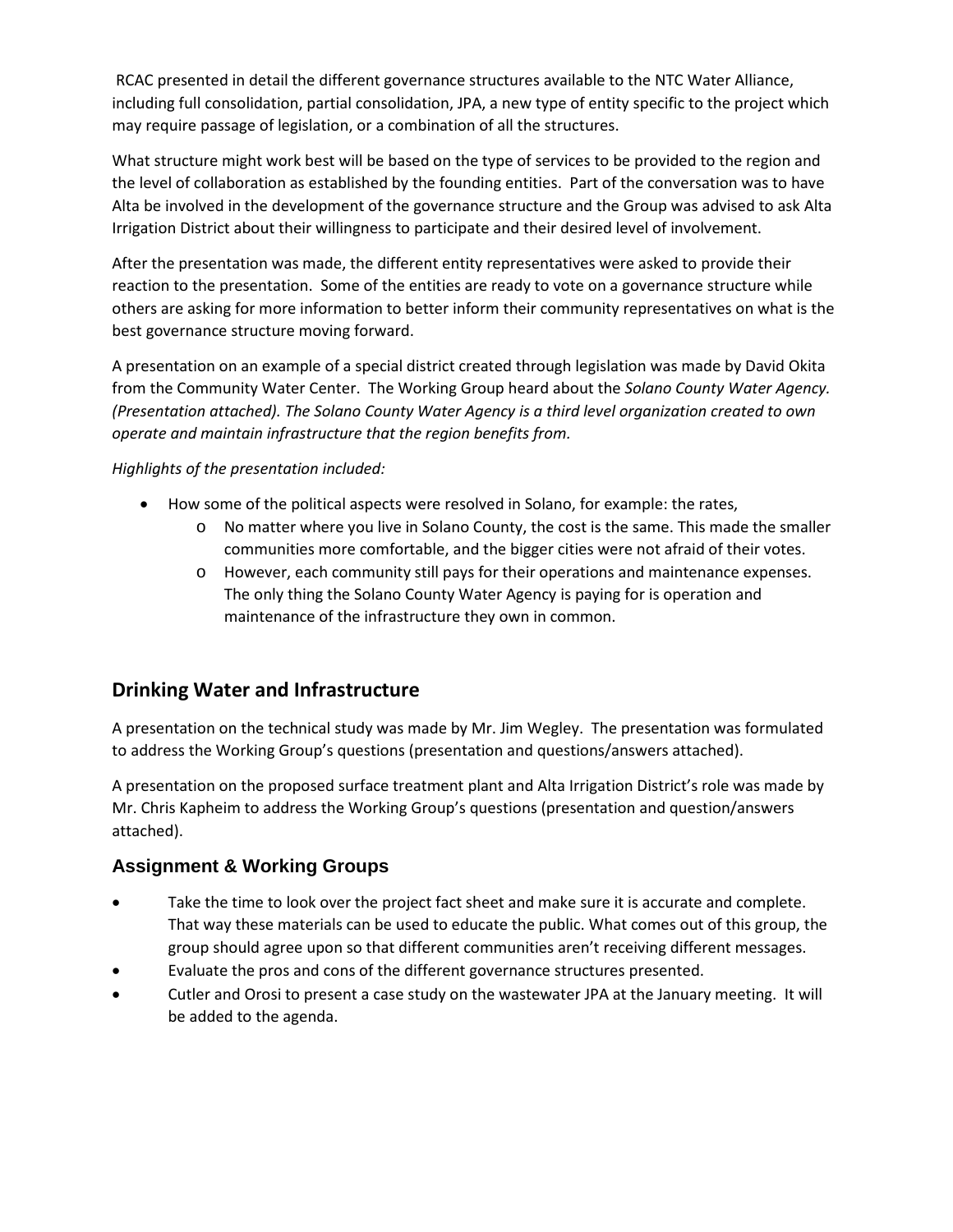### **Next Session:**

**\*\*December 5th : Leaving for Terra Bella treatment plant at 8:30 a.m. from Cutler-Orosi board. Be here at 8 am ready to depart at 8:30 a.m.\*\* For those not going on the field trip, you can join us back at the school district at 1 for lunch and a short afternoon work session.** 

#### **List of Participants in this session:**

- 1. Alex Marroquín, Orosi PUD
- 2. Argelia Flores, Seville
- 3. Anthony Rubalcaba, Orosi PUD
- 4. Armando Porras, Cutler PUD
- 5. Chad Widman, Orosi
- 6. Charlie Davidian, Yettem
- 7. David Gonzales, East Orosi
- 8. Fernie Rubalcaba, Cutler PUD
- 9. Javier E. Hernandez, Cutler PUD
- 10. Jesús Quevedo, Cutler
- 11. Johnny Sandoval, Orosi PUD
- 12. José F. Guerrero, Cutler PUD
- 13. Katie Icho, East Orosi CSD
- 14. Lucy Rodriguez, Orosi PUD
- 15. Mara Ventura, Sultana
- 16. Maria Magaña, Seville
- 17. Michael Prado Sr., Sultana CSD
- 18. Robert Rodriguez, Cutler PUD
- 19. Ronnie Castillo, Orosi PUD
- 20. Rubén Becerra, Seville
- 21. Servando Quintanilla (his wife Guadalupe and his daughter Blanca), Monson/Cutler

#### **From Agencies/ De Agencias:**

Paul Boyer, Self Help Enterprises Lorri Silva, State Water Resources Control Board (SWRCB) Meghan Tosney SWRCB Diana Conkle, SWRCB Chad Fischer, SWRCB Denise England, Tulare County Jim Wegley, Project Engineer Chris Kapheim, Alta Irrigation District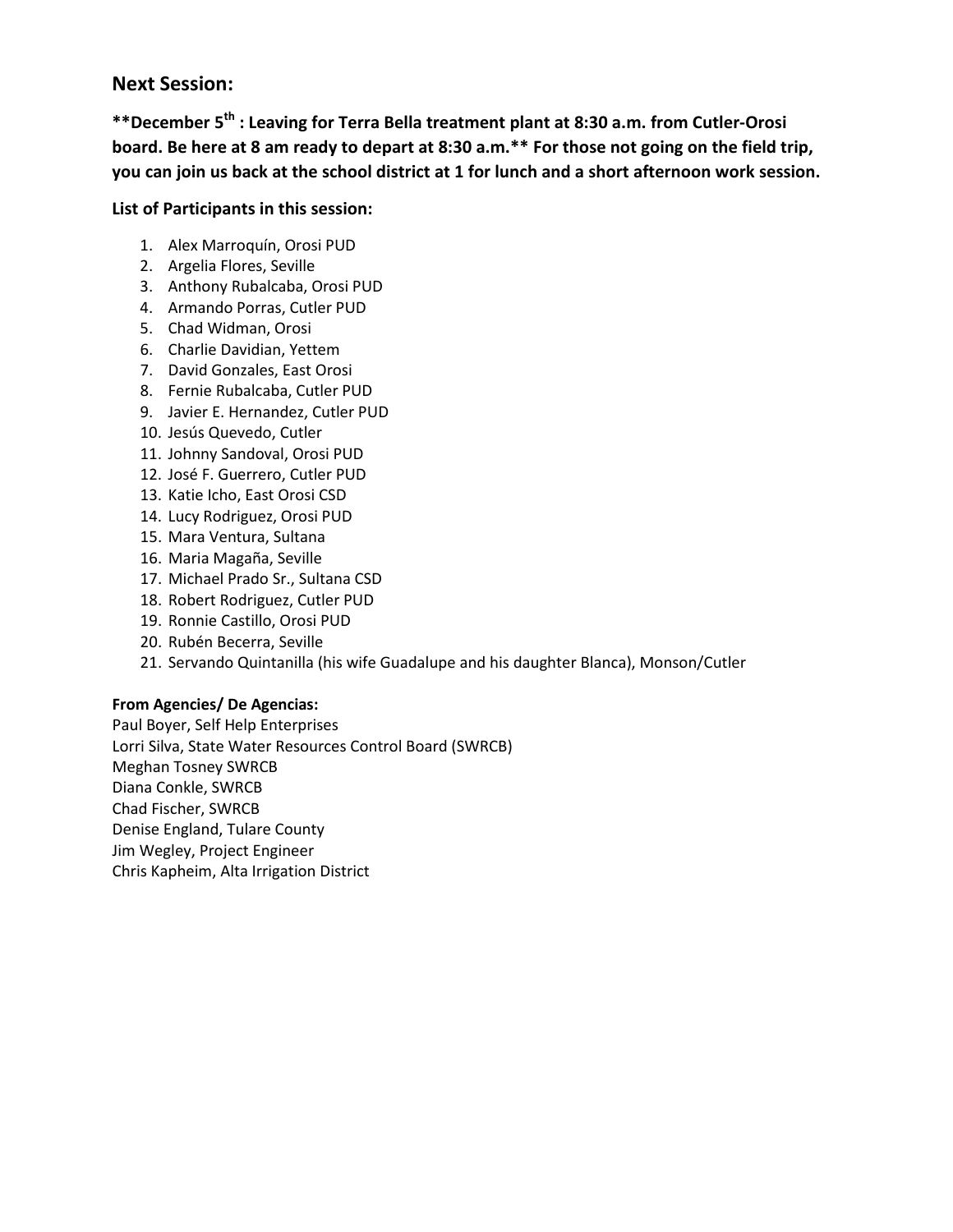# **Notas de la Reunión del Grupo de Trabajo del Proyecto Regional del Condado Tulare**

Sala de conferencias del Distrito Escolar Cutler-Orosi 12623 Avenue 416 Orosi, CA 93647 Sabado, 14 noviembre, 2015 9:00 - 4:00 PM

## **La Lista de las personas que participaron en esta reunión esta al final de estas notas.**

## **Bienvenida y Actualizaciones**:

• Planean Reunión de la Comunidad de Sevilla y Yettem: 24 de noviembre

- Planean Reunión de la comunidad East Orosi: 19 de noviembre
- Cutler está trabajando en el uso de la marquesina para mostrar un breve mensaje
- Monson / Sultana está trabajando con CWC en la coordinación de una reunión de la comunidad

## **Aprobación de reunión toma nota de: agosto, septiembre y octubre**

• Aprobación de las notas de la reunión se llevara a cabo en la reunión de diciembre

• Las notas estarán disponibles en línea (en la red del internet) para reuniones de la comunidad, etc.

• RCAC añadirá los nombres de las personas que asistieron a cada sesión de grupo de trabajo

## **Comentarios del Público**

• No hubieron comentarios públicos

## **Liderazgo**

### Región / Nombre del proyecto

Los miembros del grupo de trabajo que no estuvieron presentes en la reunión de octubre tuvieron la oportunidad de votar sobre el nombre del proyecto. Con base en el número de votos, el nombre del proyecto regional es: Alianza de Agua del Norte del Condado de Tulare (NTCWA).

### **Estructuras de gobernanza disponibles**

RCAC presentó al grupo de trabajo las diferentes estructuras de gobierno disponibles bajo la ley actual de California. La presentación se inició con una discusión en torno a las estructura de gobernanza a tercer nivel.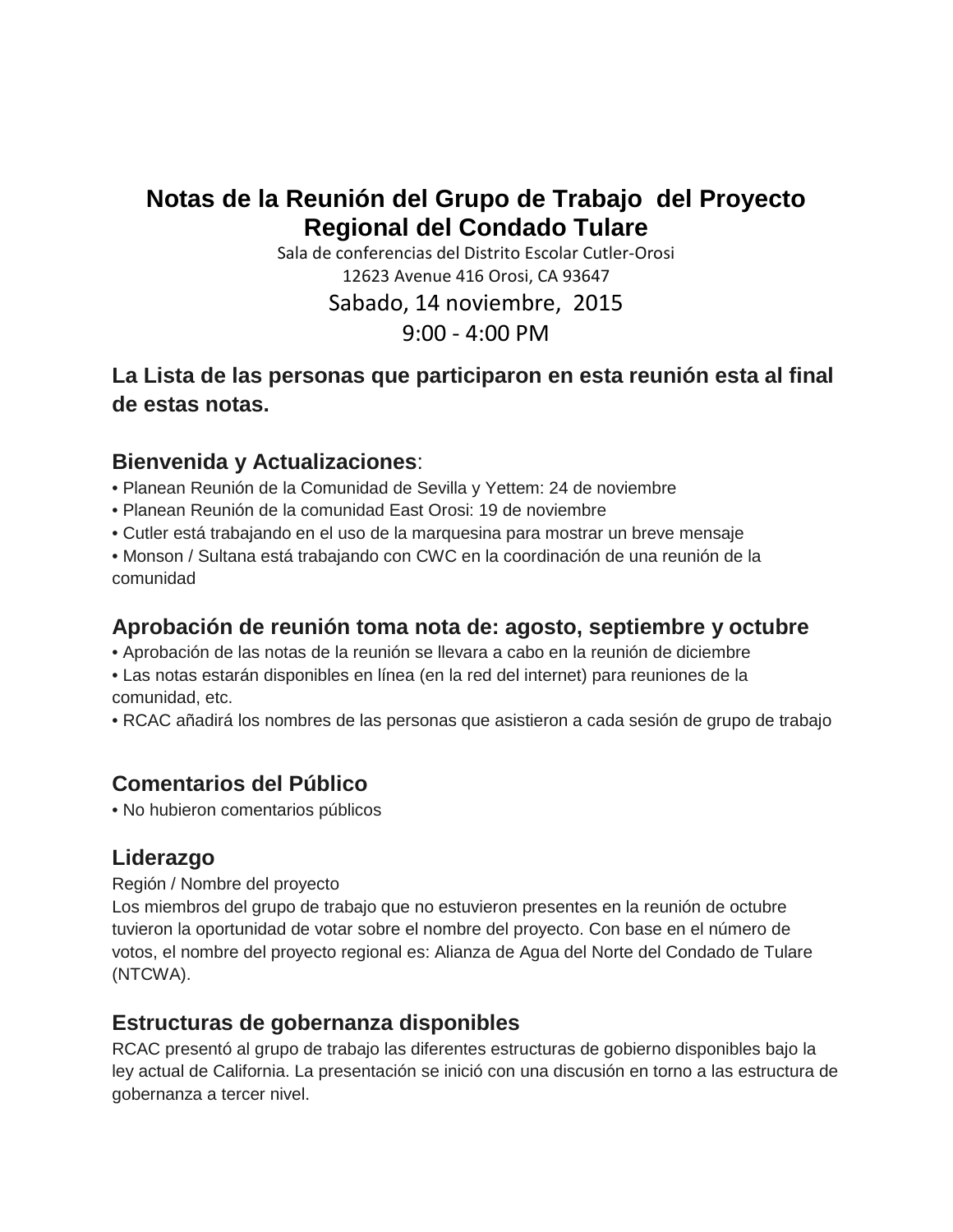• La estructura de tres niveles:

o primero: Comunidades

o segunda: sistemas públicos de agua – las estructuras de gobierno del agua potable o tercero: Estructura de gobierno a nivel regional

A nivel comunitario, tenemos siete comunidades involucradas en este proceso. El segundo nivel está representado por sistemas públicos de agua (Sultana CSD, Orosi PUD, Cutler PUD, E. Orosi CSD, Yettem Zob, Sevilla Zob). En el tercer nivel se encuentra la entidad regional, la futura estructura a ser identificada a través de las discusiones en curso que ocurren entre los participantes de la NTCWA.

RCAC presentó en detalle las diferentes estructuras de gobierno a disposición de la Alianza Agua NTC, incluyendo la integración global, la consolidación parcial, JPA, un nuevo tipo de entidad específica al proyecto que puede requerir aprobación legislativa o una combinación de todas las estructuras.

¿Qué estructura podría funcionar mejor se basará en el tipo de servicios que se prestarán a la región y el nivel de colaboración establecido por las entidades fundadoras. Parte de la conversación es incluir a Alta en el desarrollo de la estructura de gobierno. Se recomendó al grupo consultar con el distrito de riego Alta acerca de su disponibilidad de participar y de su nivel de participación.

Después de la presentación, se pidió a los diferentes representantes de la entidad que proveyeran su reacción a la presentación. Algunas de las entidades están dispuestas a votar sobre la estructura de gobierno, mientras que otras están pidiendo más información para informar mejor a sus representantes comunitarios sobre la mejor estructura de gobierno.

Hubo una presentación de un ejemplo de un distrito especial creada a través de legislación. La presentación fue hecha por David Okita del Centro del Agua de la Comunidad. El Grupo de Trabajo recibió información de la Agencia de Agua del Condado de Solano. (Presentación adjunta). Esta es una agencia a tercer nivel que se formó para operar infraestructura de la región.

Uno de los temas más destacados de la presentación fueron:

• Cómo se determinó la situación política de Solano, por ejemplo las tarifas

- No importa dónde los residentes vive en el Condado de Solano, el costo es el mismo. Esto hizo que las comunidades más pequeñas y las ciudades más grandes tengan validez en sus votos.

- Los únicos gastos que la Agencia del Agua del Condado de Solano está pagando es la operación y mantenimiento de la infraestructura que tienen en común. Cada uno de los organismos mantiene y opera sus propios sistemas.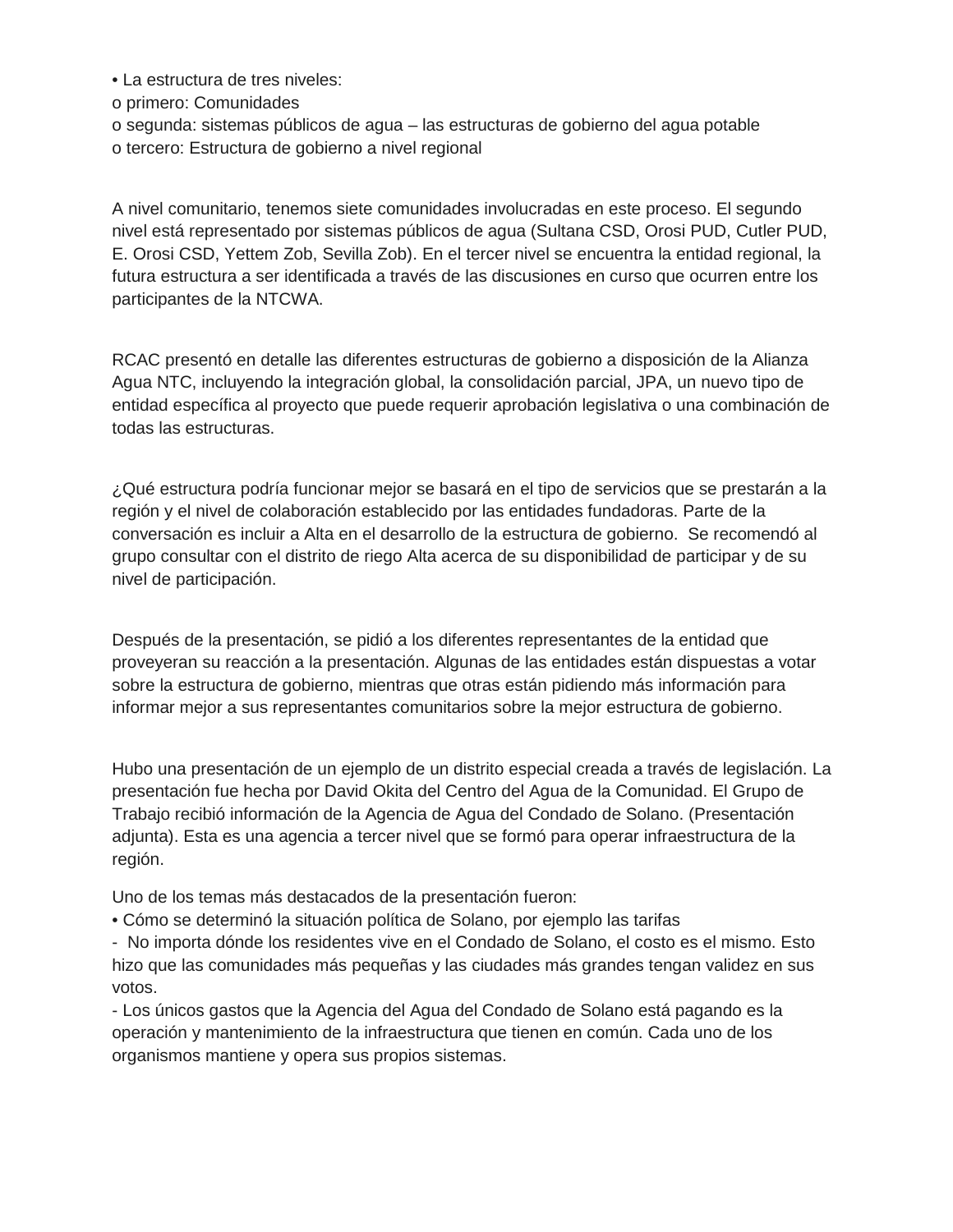## **Infraestructura del sistema de Agua**

La presentación sobre el estudio técnico fue hecha por el Sr. Jim Wegley. La presentación fue formulada para responder a varias pregunas del Grupo de Trabajo (presentación más preguntas / respuestas adjuntas).

## La Fuente de Agua

La presentación sobre la fuente de agua para la planta de tratamiento de aguas superficiales y el rol del distrito de irrigación de Alta fue hecha por el Sr. Chris Kapheim. En su presentación el contesto preguntas del Grupo de Trabajo (las preguntas / respuestas están adjuntas).

## **Tarea para el Grupos de Trabajo**

• Tómese el tiempo para revisar la hoja de datos del proyecto y asegurarse que la información esta correcta y completa. De esta manera estos materiales se pueden utilizar para educar e informar al público. El grupo debe ponerse de acuerdo sobre la información que se manda o se da a las diferentes comunidades y asegurar que estas no están recibiendo diferentes mensajes. • Evaluar los pros y los contras de las diferentes estructuras de gobierno ya presentados.

• Cutler y Orosi presentar un caso sobre el JPA de aguas residuales en la reunión de enero.

# **Próxima reunión:**

\*\* 05 de diciembre: La salida para la planta de tratamiento de Terra Bella será a las 8:30 am desde la sala de reuniones de Cutler-Orosi. Si se apuntó para la excursión, favor de estar presente a las 8 de la mañana listo para partir a las 8:30 am \*\* Para los que no va en la excursión, puede reunirse con el resto del grupo a la 1 para lonche y una sesión de trabajo corta.

### **Las personas que participaron en esta reunión en noviembre:**

- 1. Alex Marroquín, Orosi PUD
- 2. Argelia Flores, Seville
- 3. Anthony Rubalcaba, Orosi PUD
- 4. Armando Porras, Cutler PUD
- 5. Chad Widman, Orosi
- 6. Charlie Davidian, Yettem
- 7. David Gonzales, East Orosi
- 8. Fernie Rubalcaba, Cutler PUD
- 9. Javier E. Hernandez, Cutler PUD
- 10. Jesús Quevedo, Cutler
- 11. Johnny Sandoval, Orosi PUD
- 12. José F. Guerrero, Cutler PUD
- 13. Katie Icho, East Orosi CSD
- 14. Lucy Rodriguez, Orosi PUD
- 15. Mara Ventura, Sultana